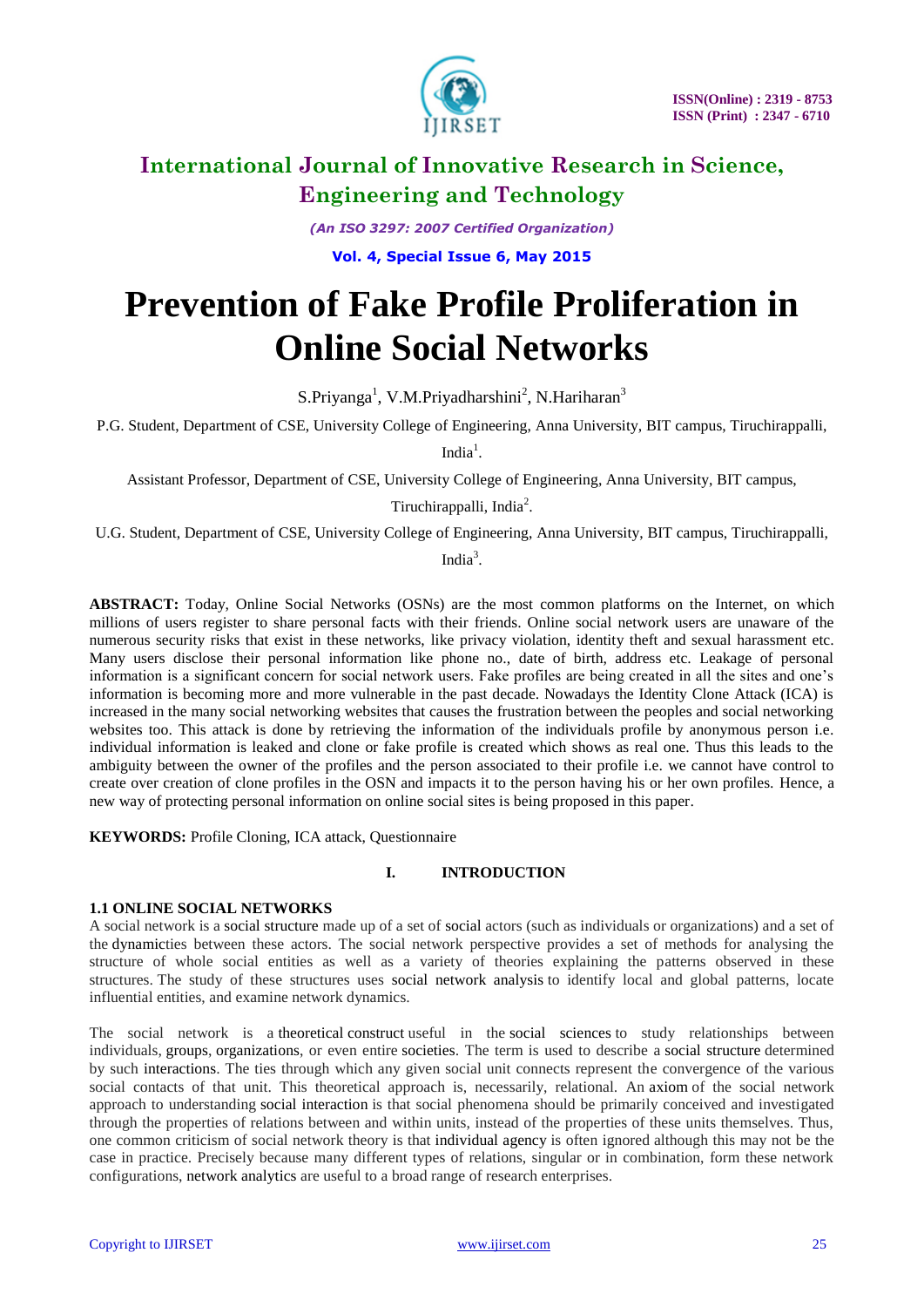

*(An ISO 3297: 2007 Certified Organization)*

#### **Vol. 4, Special Issue 6, May 2015**

When most people hear the term social network, they automatically think of online social networks. That's because online social networks, also known as social-networking sites, have exploded recently in popularity. Sites like MySpace, Facebook and LinkedIn account for seven of the top 20 most visited Web sites in the world. For many users, especially the fully wired Net Generation, online social networks are not only a way to keep in touch, but a way of life. Several features of online social networks are common to each of the more than 300 social networking sites currently in existence. The most basic feature is the ability to create and share a personal profile. This profile page typically includes a photo, some basic personal information (name, age, sex, and location) and extra space for listing your favourite bands, books, TV shows, movies, hobbies and Web sites. Most social networks on the Internet also let you post photos, music, videos and personal blogs on your profile page. But the most important feature of online social networks is the ability to find and make friends with other site members. These friends also appear as links on your profile page so visitors can easily browse your online friend network.Each online social network has different rules and methods for searching out and contacting potential friends. MySpace is the most open. On MySpace, you're allowed to search for and contact people across the entire network, whether they're distant members of your social network or complete strangers. However, you'll only gain access to their full profile information if they agree to become your friend and join your network. Facebook, which began as a college social network application, is much more exclusive and group-oriented. On Facebook, you can only search for people that are in one of your established "networks." Those networks could include the company you work for, the college you attended, or even your high school. But you can also join several of the thousands of smaller networks or "groups" that have been created by Facebook users, some based on real-life organizations and some that exist only in the minds of their founders. LinkedIn, the most popular online social network for business professionals, allows you to search each and every site member, but you can only access the full profiles and contact information of your established contacts - the people who have accepted an invitation to join your network.

#### **II. RELATED WORKS**

Leakage of personal information is a significant concern for social network users. Besides information propagation, some new attacks on OSNs such as Identity Clone attack (ICA) have been identified. ICA attempts to create a fake online identity of a victim to fool their friends in order to reap their private information which is not shared in public profiles. There are some identity validation services that perform users' identity validation, but they are passive services and they only protect users who are informed on privacy concerns and online identity issues. This paper starts with an explanation of two types of profile cloning attacks in OSNs. Afterwards, a new approach for detecting clone identities is proposed by defining profile similarity and strength of relationship measures. According to similar attributes and strength of relationship among users which are computed in detection steps, it will be decided which profile is clone and which one is genuine by a predetermined threshold. Finally, the experimental results are presented to demonstrate the effectiveness of the proposed approach. Detecting profile cloning attacks using a more accurate approach causes to improve the active users' safety and motivate OSNs' service providers to raise the level of security and privacy of social networks services.

There are two kind of profile cloning in OSNs: profile cloning and cross site profile cloning. In profile cloning the adversary builds clone profile from victim profile in the same OSN and sends friend requests to victims friends. The first attack is called Identity Cloning Attack (ICA), where the personal OSN information of an existing profile is used to create one or more clone accounts, claiming the same identity as the victim in a given OSN.

Detection of faked identities is a challenging work. The key challenges are first it is quite common that several people have similar names in real world; and hence their identities on OSNs may be similar. We cannot arbitrarily infer all the similar identities that have similar names as faked identities. Second, the characteristics of a faked identity have not been analysed and summarized.

A framework for detecting profile cloning in OSNs is presented. First the parts of faked identity are defined, then an approach for comparing two profiles based on attribute equality and friend network equality is used. Profile cloning detection has 3 steps: In the first step information from individuals profile will be extracted, in the second step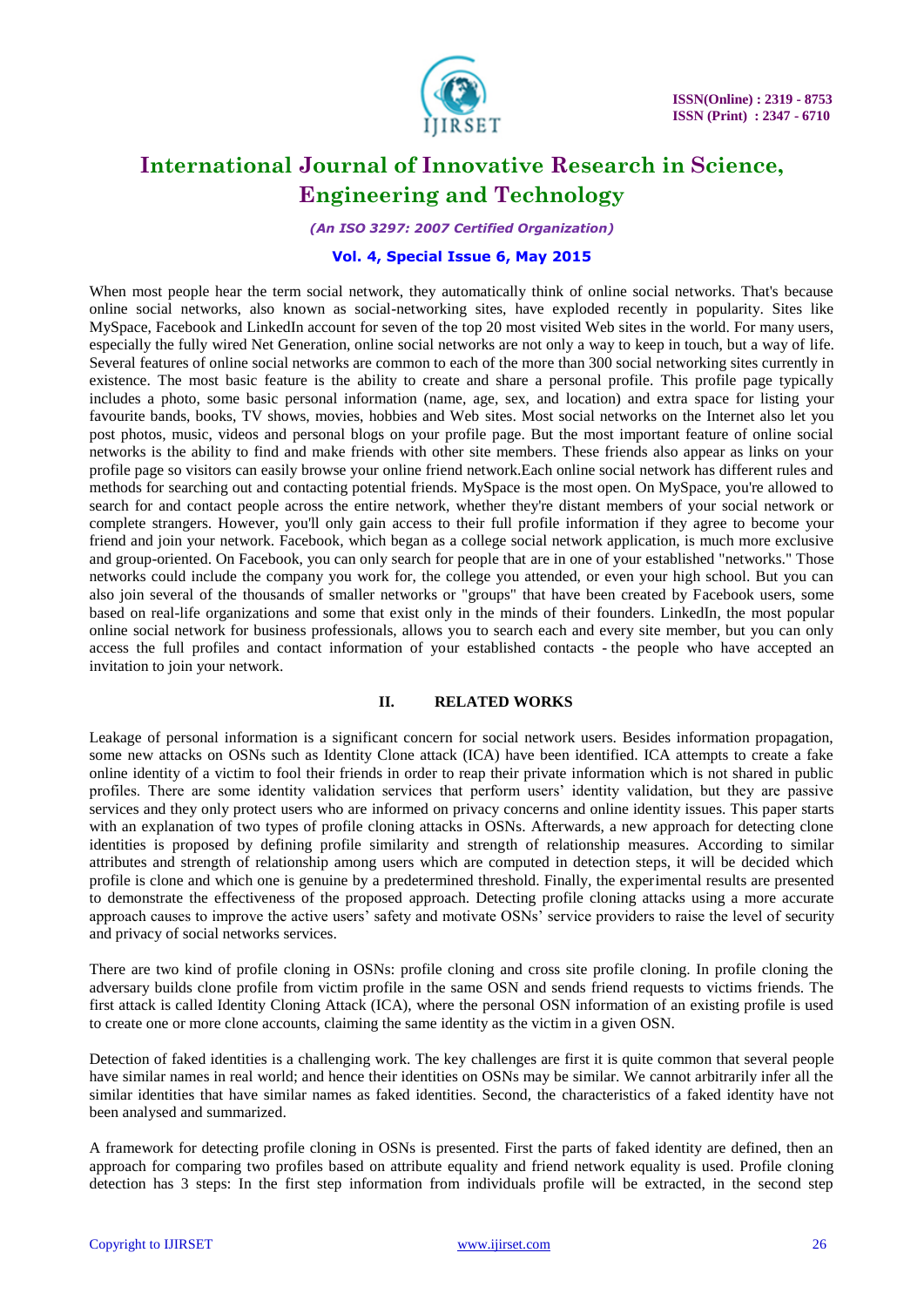

*(An ISO 3297: 2007 Certified Organization)*

#### **Vol. 4, Special Issue 6, May 2015**

matching profiles will be found by searching user's attributes. At the end step, symmetry of each profile will be calculated and evaluated and the fake profiles will be detected.

After successful creation of user account, OSN authenticate the person via user credentials such as user name and password. While accessing own profile, the person can search for the person that he or she knows him or her personally. Thus people can communicate with each other on the OSN regardless the geographical location of them. In the last decades these popular OSN websites as well as the people facing the problem of a fake profile of a person having all the details of the person having the real profile in the same or different OSN that leads to the conflict between the people and the genuine profile owner. The clone profile is created by any anonymous person, called as attacker, it might be any person in the world and this term is known as identity clone attacks (ICAs).

The attribute similarity measure is used for calculating the similarity of two profiles' attributes. Here by using rank-sum weighting formula, the weight of each attribute is identified, as per the rank of the groups of attributes; with respective to domain, it is possible to be expressed. The other similarity measure is friend network similarity where the groups of friends are present in OSNs of that profile. The victim profile and clone profiles, similarity measure is calculated according to friends list, excluded friends list and recommended friend list of both profiles.

Profile Similarity measurement is based on attribute similarity and friend network similarity measurement of both profiles.

The detection process is will be as follows:

-The victim profile information such attributes and friend's network is extracted.

- Profiles in OSN will be searched based on attributes such as name same as victims name.

- The result of search is a set of clone profiles.

- The attributes and friend network will be extracted from each clone profile.

- Based on similarity measures of victim and clone profiles, profile similarity will be calculated.

-According to the calculation and measurements, the decision will be taken that which profiles are clone and which is real.

One of the most important challenges of observing friends' information is threatening users' security and privacy. An adversary can cause many problems by exploiting users' information. This data may contain users' financial information which adversary can use them to do identity theft attacks, or may contain users' medical background such as healthy status, diagnosis or treatment records. Recently, a new kind of attack which is named Identity Clone Attack is detected on OSNs that makes fake identities of specific users. The basic goals of the adversary in this attack are obtaining victim's friends' personal information by forging real user profile, and increasing trust among mutual friends to do more defrauding in the future. Two kinds of these attacks are already defined: first one is Single-Site Profile Cloning, and the next one is Cross-Site Profile Cloning. In the first attack, adversary forges the real user profile in the same social network and use this cloned profile to send friend request to users' friends.

#### **III. EXISTING SYSTEM**

The existing systems use the attribute similarity between the original profile and the fake profile that is being generated in order to find the fake one. All the existing methods suggest only avoidance of fake profile creation from server side. A huge collection of users datasets are being analysed for every profile generation in order to find the fake profiles.

#### **3.1 Disadvantages**

The ultimate motto of fake profile proliferation is not yet completely eradicated. Since this involves server side computation from datasets of existing users, this process is time consuming. A new profile cannot be created by an existing user even if he/she has forgotten his/her account details.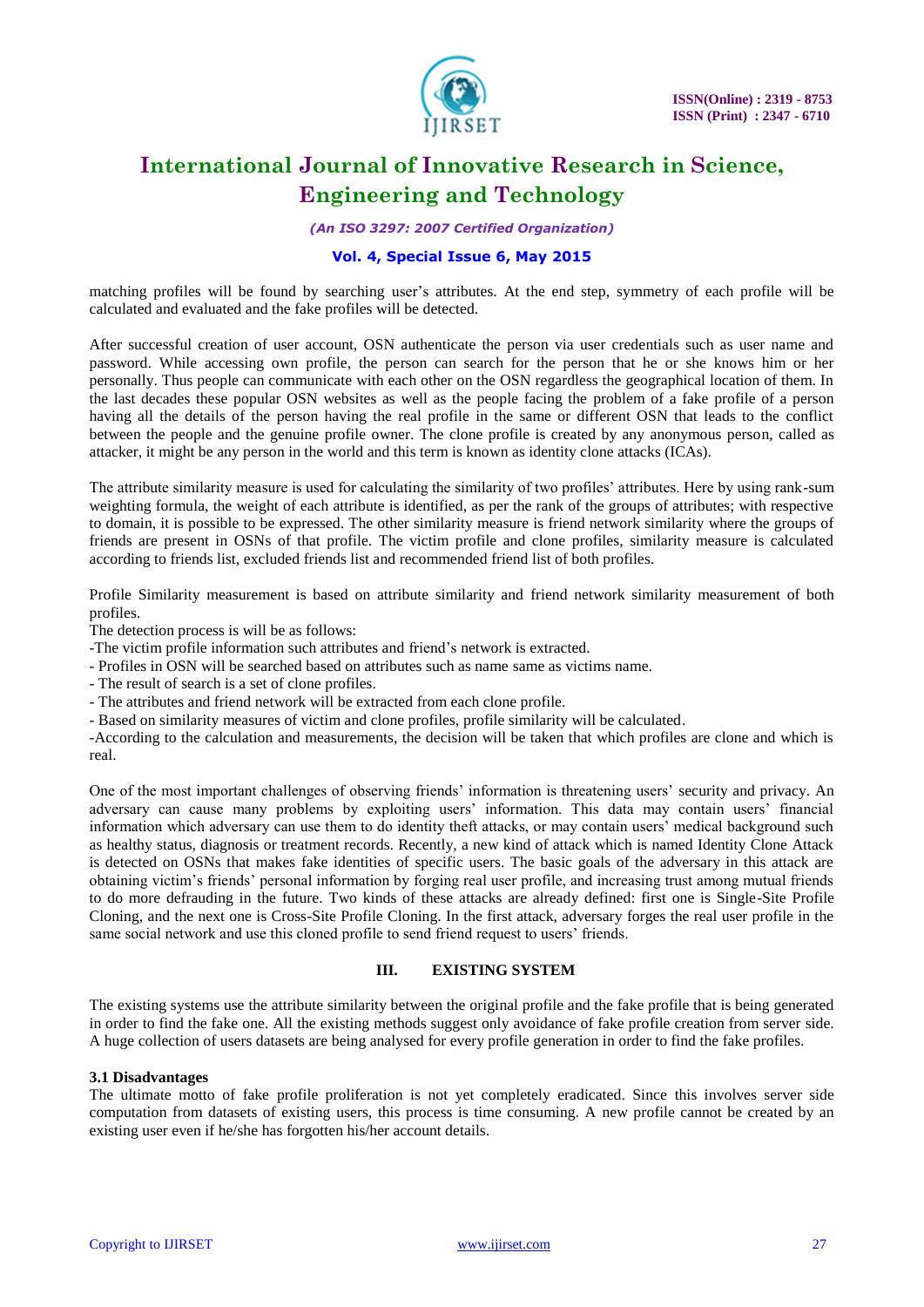

*(An ISO 3297: 2007 Certified Organization)*

#### **Vol. 4, Special Issue 6, May 2015**

#### **IV. PROPOSED SYSTEM**

Here, we propose a system that will detect fake profiles from client side (i.e. by users). The users will authenticate the acquaintances by a new form of questionnaire which varies from user to user. If any user is subject to many hits then it is identified as a suspicious profile and a warning is also given to the respective user. When the hit rate reaches a certain limit for a profile then it is removed from the database.This enables the avoidance of fake profiled intruder from gaining information. The main objective of the paper is to create an environment in which users' information are secured and are not prone to identity clone attacks. The questionnaire idea proposed here is very much useful in detecting the fake profiles and is helpful in eradicating the fake profiles.

The users are signed up and logged in into the online social networks. Then if the user wants to add another person as a friend he/she needs to send friend request along with few personal questions which is answered by the other user and new questions are sent by the user. The answers are verified and according to the answers, the originality of the user is calculated

#### **4.1 Advantages**

The proposed system will eradicated the fake profiles from having a genuine relationship with an existing user and thereby protecting one's information on social sites. This system also allows existing user to create a new profile and still connected to his/her friends even if he/she has forgotten his/her account details.



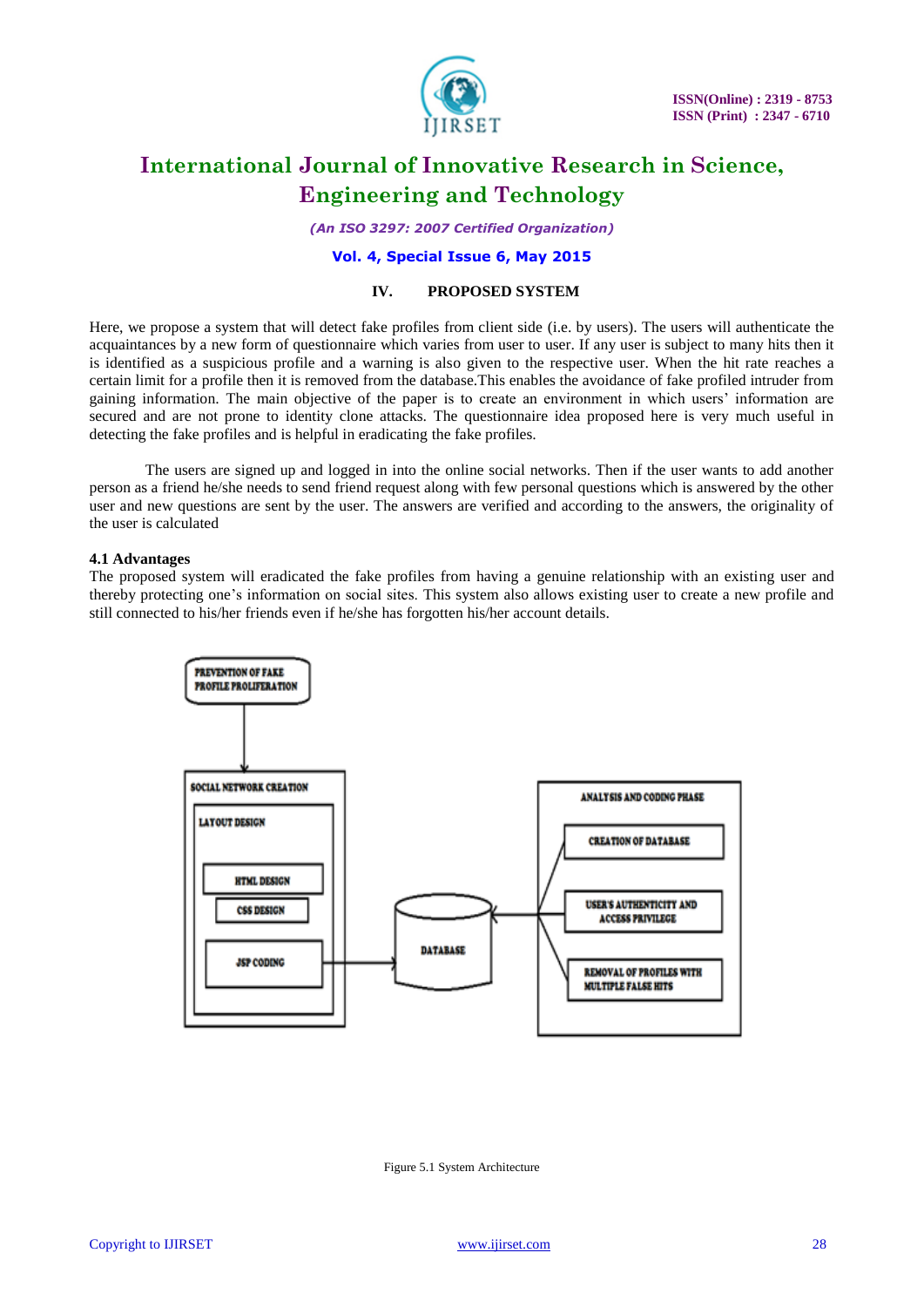

*(An ISO 3297: 2007 Certified Organization)*

### **Vol. 4, Special Issue 6, May 2015**

### **V.EXPERIMENTAL RESULTS**



Figure 5.1 Login Page







Figure 5.3 Send Friend Request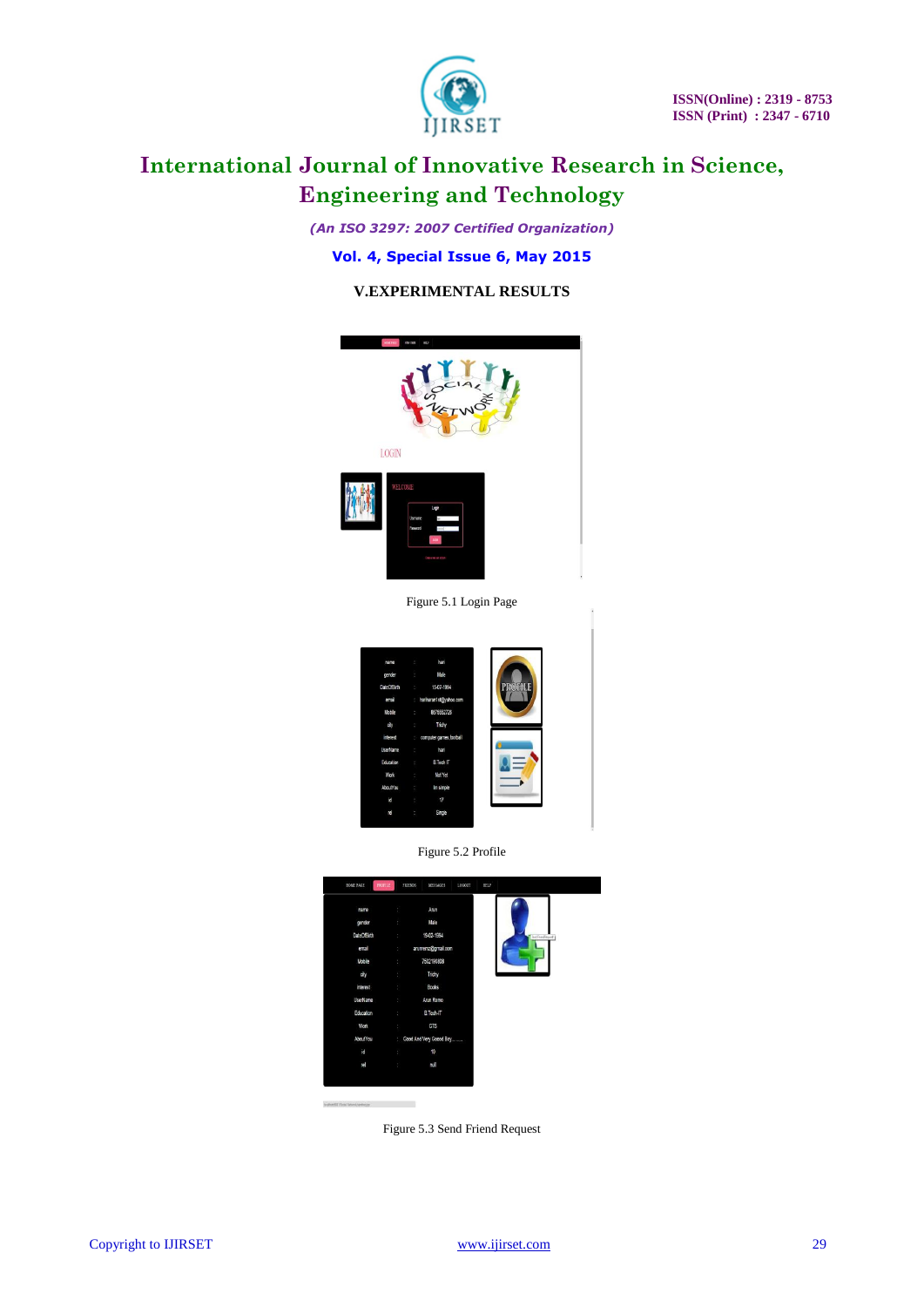

*(An ISO 3297: 2007 Certified Organization)*

### **Vol. 4, Special Issue 6, May 2015**

| <b>HOME PAGE</b><br><b>PROFILE</b><br>FRIENDS<br><b>MESSAGES</b><br><b>LOGOUT</b><br>HELP<br><b>All Trichy Airport</b><br>Of Where did we first met?<br>02 What is my hometown?<br><b>M</b> Hosur<br>Q3 What is my favourite subject <sup>1</sup> A3: OS<br>Q4 Who is my inspiration?<br><b>Mallinus Torvalds</b><br>Q5 What is my favourite movie? A5 Inception<br><b>SendRequest</b> |  |  |  |  |
|----------------------------------------------------------------------------------------------------------------------------------------------------------------------------------------------------------------------------------------------------------------------------------------------------------------------------------------------------------------------------------------|--|--|--|--|
|                                                                                                                                                                                                                                                                                                                                                                                        |  |  |  |  |
|                                                                                                                                                                                                                                                                                                                                                                                        |  |  |  |  |
|                                                                                                                                                                                                                                                                                                                                                                                        |  |  |  |  |
|                                                                                                                                                                                                                                                                                                                                                                                        |  |  |  |  |
|                                                                                                                                                                                                                                                                                                                                                                                        |  |  |  |  |
|                                                                                                                                                                                                                                                                                                                                                                                        |  |  |  |  |
|                                                                                                                                                                                                                                                                                                                                                                                        |  |  |  |  |
|                                                                                                                                                                                                                                                                                                                                                                                        |  |  |  |  |
|                                                                                                                                                                                                                                                                                                                                                                                        |  |  |  |  |

Figure 5.4 Questions from user 1

| <b>PROFILE</b><br>HOME PAGE |                                         | FRIENDS<br>MESSAGES<br>LOGOUT | HELP                                      |
|-----------------------------|-----------------------------------------|-------------------------------|-------------------------------------------|
|                             |                                         |                               |                                           |
|                             |                                         |                               |                                           |
|                             |                                         |                               |                                           |
|                             |                                         |                               |                                           |
|                             |                                         |                               |                                           |
|                             |                                         |                               |                                           |
| name                        | ÷                                       | hari                          |                                           |
|                             |                                         |                               |                                           |
| gender                      | ÷                                       | Vale                          |                                           |
| <b>DateOfBirth</b>          |                                         | 15-07-1994<br>$\mathcal{L}$   |                                           |
|                             |                                         |                               |                                           |
| email                       | ÷.                                      | hariharan1st@yahoo.com        |                                           |
|                             |                                         |                               |                                           |
| Mobile                      | ÷                                       | 8675552726                    |                                           |
| city                        | $\mathcal{L}^{\text{max}}_{\text{max}}$ | Trichy                        |                                           |
|                             |                                         |                               | (Where did we first met?)                 |
| interest                    | $\mathbb{Z}$                            | computer games, football      | <b>M</b> Tichy                            |
|                             |                                         |                               | (P) What is my hometown?                  |
| UserName                    | ÷                                       | hari                          | <b>M</b> iliss                            |
| Education                   | ÷                                       | <b>B.Tech IT</b>              | (Matis ny farazh-sabject)<br>$\mathbf{R}$ |
|                             |                                         |                               | OB / No is my inspiration?                |
| Work                        | ÷                                       | Not Yet                       | <b>M</b> Bill Gates                       |
|                             |                                         |                               | Ca What is my favourite movie?            |
| AboutYou                    | ÷                                       | Im simple                     | <b>U</b> togton                           |
| id                          | the control                             | 17                            | sdelt<br>cancel request                   |
|                             |                                         |                               |                                           |
| m                           |                                         | Single                        |                                           |

Figure 5.5 Answers from user 2

| Questionnaire<br>X                                                                    |                      |                |                 |               |      |  |  |  |
|---------------------------------------------------------------------------------------|----------------------|----------------|-----------------|---------------|------|--|--|--|
| $\leftarrow \rightarrow \mathbf{C}$   b localhost:8081/Social%20Network/resendreq.jsp |                      |                |                 |               |      |  |  |  |
| <b>HOME PAGE</b>                                                                      | PROFILE              | <b>FRIENDS</b> | <b>MESSAGES</b> | <b>LOGOUT</b> | HELP |  |  |  |
|                                                                                       |                      |                |                 |               |      |  |  |  |
| Q1: Which is my favorite food?                                                        | A1:Idly              |                |                 |               |      |  |  |  |
| 02 What is your CAT score?                                                            | A2:75                |                |                 |               |      |  |  |  |
| OB First book you read?                                                               | <b>A3: Divergent</b> |                |                 |               |      |  |  |  |
| Q4 What is my dog name?                                                               | A4: Ashwin           |                |                 |               |      |  |  |  |
| Ob language u speak @ home? Ab kannada                                                |                      |                |                 |               |      |  |  |  |
| SendRequest                                                                           |                      |                |                 |               |      |  |  |  |
|                                                                                       |                      |                |                 |               |      |  |  |  |

Figure 5.6 Questions from user 2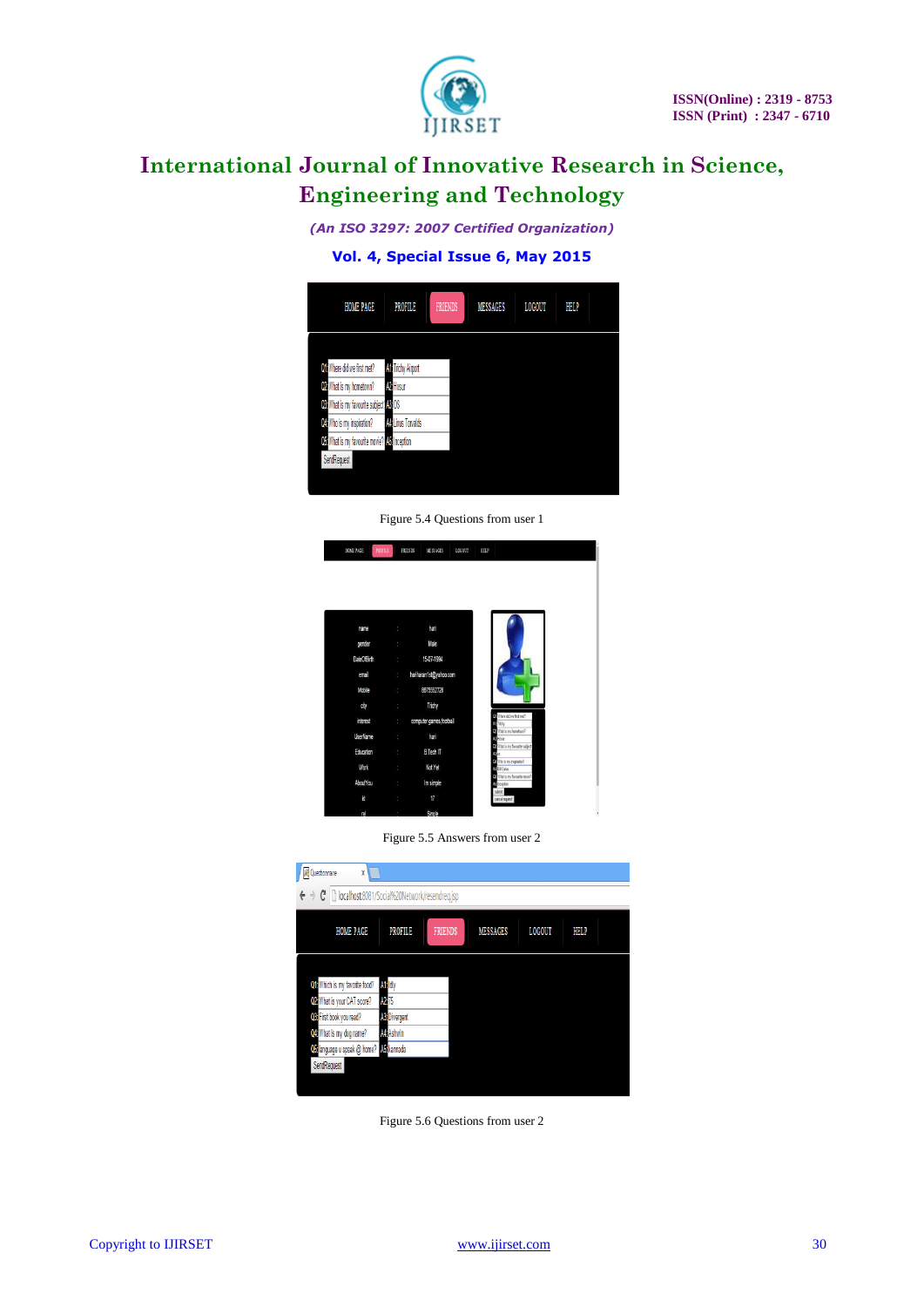

*(An ISO 3297: 2007 Certified Organization)*

#### **Vol. 4, Special Issue 6, May 2015**



Figure 5.7 Answers from user 1

#### **Checking!**

We ARE SORRY We ARE SORRY!<br>YOUR ANSWERS DOESNOT MATCH!<br>TRY AGAIN!

Figure 5.8 Warning for suspicious user

#### **V. CONCLUSION**

The proposed system overcomes the disadvantages present in existing system, that may include performance overhead in server side due to comparing the attributes of every new user with the whole database. This system concentrates more on prevention of fake profile proliferation than on prevention of fake profile creation.This system helps in identifying original users for creating another profile with same data existing in the server in case of them losing their password for their access, as the system does not takes attribute similarity into account.This system takes only questions as the authentication key. Future works may include pictures as authentication key and the comparison algorithm can be enhanced so that multiple varieties of answer, which are legitimate, can help in avoiding false positives which may occur in this proposed system.

#### **REFERENCES**

- 1. P. Joshi and C. Jay Kuo, "Security and Privacy in Online social network: A survey", In Proceeding of IEEE International Conference on Multimedia and Expo, pp.1-6, 2012.
- 2. L. A. Cutillo, R. Molva and T. Strufe, "Safebook: A Privacy-Preserving Online Social Network Leveraging on Real- Life Trust", IEEE Communication Magazine, pp. 94-101, 2013.
- 3. C. G. Akcora, B. Carminati and E.Ferrari, "Network and profile based measures for user similarities on social networks", In Proceedings of the 2012 IEEE 11th International Conference on Information Reuse and Integration (IRI), pp. 292-298, 2012.
- 4. C. Tanner, I. Litvin, A. Joshi, "Social networks: Finding highly similar users and their inherent patterns", Social Netw, 2012.
- 5. M.Conti, R.Poovendran, M.Secchiero ,"FakeBook: Detecting Fake Profiles in On-line Social Networks",2012 IEEE/ACM International Conference on Advances in Social Networks Analysis and Mining.
- 6. Acquisti (2005), 'Information Revelation and Privacy in Online Social Networks.' Paper presented at of the ACM workshop on Privacy in the electronic society, November 7, Alexandria, USA.